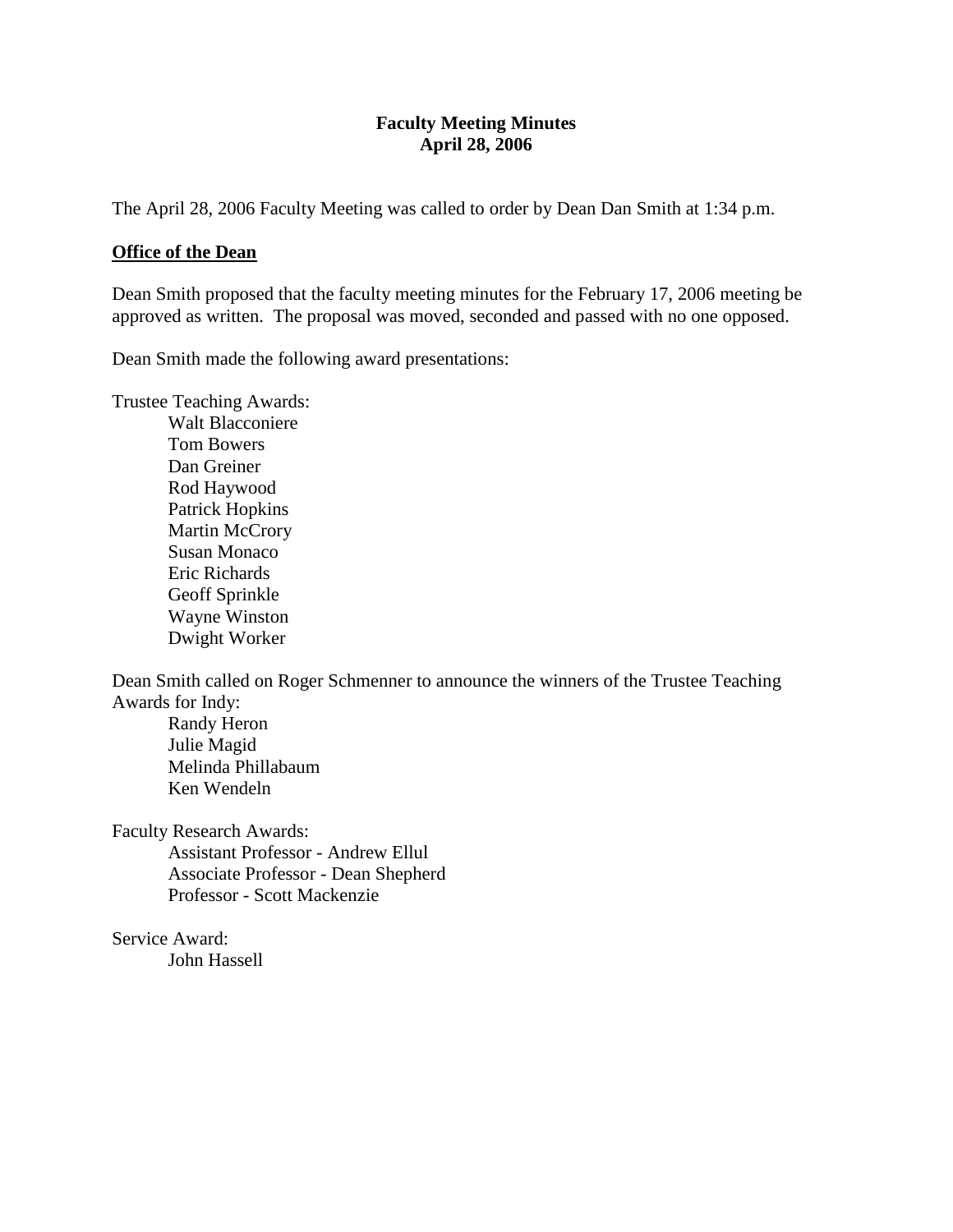Dean Smith called on Jim Anderson to give an update from Technology Services on New Computer Data Security Laws. (Slides included)

- Indiana has added two new chapters to the Indiana Code, IC 4-1-10 Release of Social Security Number and IC 4-1-11 Notice of Security Breach. IC 4-1-10 will have an impact on faculty and staff
- IC 4-1-10 states that a state agency cannot disclose the Social Security number of an individual (there are some exceptions)
- (New Interpretation) A state educational institution is considered to be a "state agency" under the statute
- Criminal Penalties for Disclosure of SSN (IC 4-1-10-8)
	- It is a Class D felony if a person knowingly, intentionally, or recklessly discloses a Social Security number in violation of Indiana's Social Security number disclosure law (IC 4-1-10-8)
	- Penalty for Class D Felony (IC 35-50-2-7): Between 6 months and 3 years imprisonment (the advisory sentence is  $1\frac{1}{2}$  years); Fine of up to \$10,000 in addition to prison term; Can be ordered to pay restitution
- Criminal Penalties for Disclosure of SNN (IC 4-1-10-10)
	- It is a Class A infraction if an employee of a state agency negligently discloses a Social Security number in violation of Indiana's Social Security number disclosure law (IC 4-1-10-10)
	- Level of Proof: Preponderance of the evidence (more likely true than not true)
	- Penalty for Class A infraction: A fine of up to \$10,000
- Known Vulnerabilities
	- Old electronic grade rosters with SSN (before fall 2004)
	- Archived paper grade rosters with SSN (before fall 2004)
	- Some research database with SSN
- Remedies
	- Delete old grade rosters
	- Shred all archived paper grade rosters (make sure shredder cross shreds)
	- Make sure all computers (home  $\&$  office) are up-to-date on system patches and virus definitions
	- DO NOT store research databases with SSN on a live machine use a portable USB drive that can be secured when not in use
- Tech Services will be following up in June to see if you have any of these files on your computer

Dean Smith made the following announcements:

- Former dean Jack Wentworth's wife Rosemary has taken a turn for the worse. Please keep the family in your thoughts
- Results were encouraging from the survey of alumni for the online program. 97% would do the program again and would recommend it to a friend
- Business Week just announced their first rankings of Undergraduate Programs. The KSB was ranked  $10^{th}$  overall and  $4^{th}$  among public schools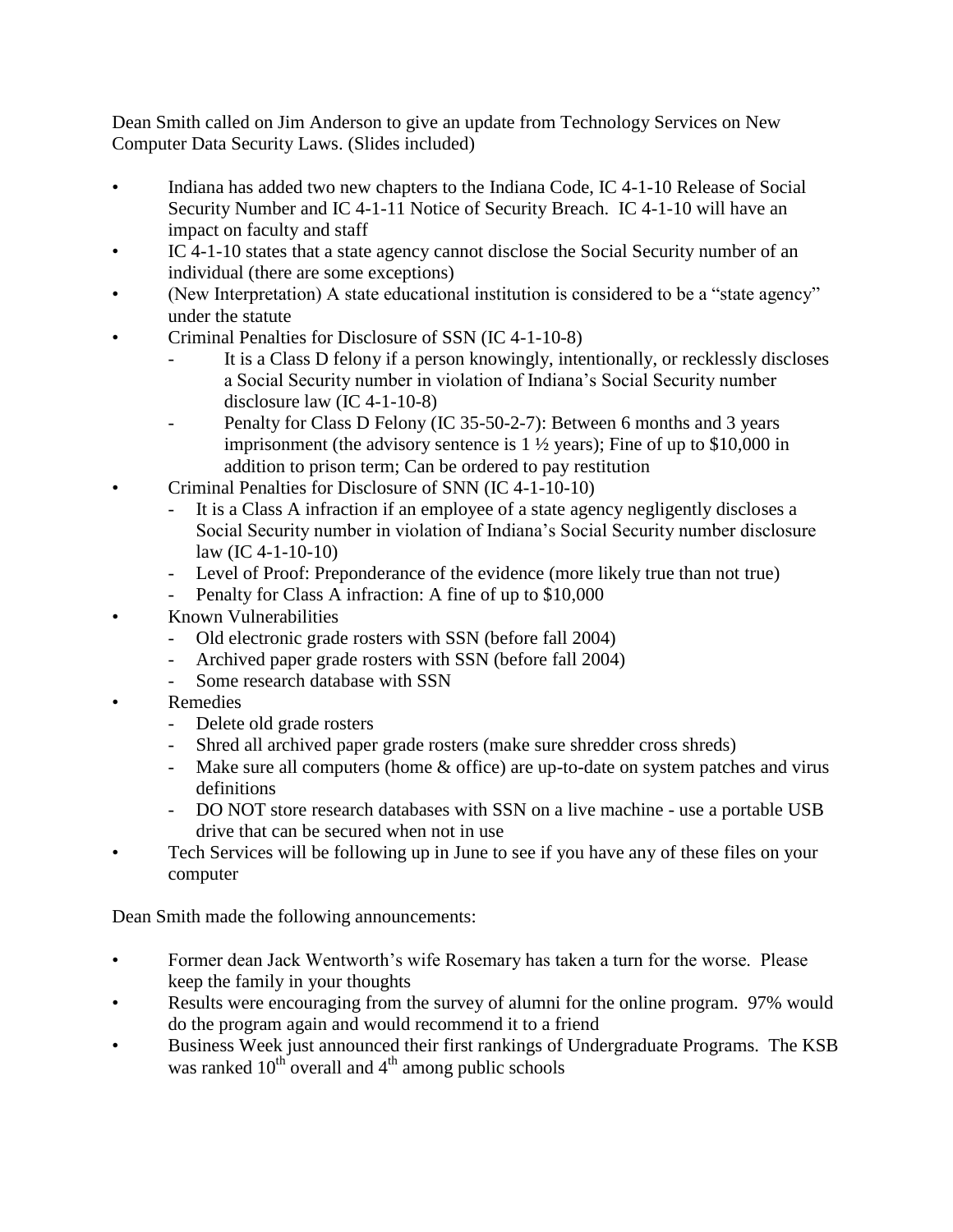- Budget Update Happy to report that the books will be closed in July with a modest surplus. Going forward we expect to break even and in the next  $1 \frac{1}{2}$  to 2 years out we expect to see a substantial surplus
- Dan & Paul Robins recently met with Terry Clapacs to review preliminary drawings for the renovation of the Undergrad building. We hope to have available soon tentative elevation plans to share with possible donors
- Development has secured a  $2<sup>nd</sup>$  professorship from the Eveleigh family and other proposals for chairs, professorships and faculty fellows are moving forward

Action Item: Patricia McDougall proposed revision of the School's "Criteria and Procedures for Promotion, Tenure, & Annual Pretenure Reviews" policy. The three reasons for the revision are:

- 1. Our criteria did not address clinical professors
- 2. The restructuring of the University and the KSB reporting lines
- 3. To make our external reviewer letter policy consistent with that of the campus

The proposal was moved, seconded and passed with no one opposed.

# **Undergraduate Office**

M.A. Venkat made the following announcements:

- Offered 1,119 direct admit to the KSB with deposits received from 438
- 10 of the 20 Mitte Scholars have accepted
- 9 of the 10 Kelley Scholars have accepted
- 3 of the 5 Research Scholars have accepted
- 8 of the 14 President Scholars have accepted
- Have a total of 934 internal applications for the fall
- Have 210 honors applications for the fall
- Action Item: M.A. Venkat proposed that the faculty confer the degrees of 776 May, 108 June and 67 August graduates subject to the completion of the program requirements. The proposal was moved, seconded and passed with no one opposed.
- Action Item: M.A. Venkat proposed to change S305 to S225; make K201 co-requisite or prerequisite to S225. The proposal was moved, seconded and passed with no one opposed.
- Action Item: M.A. Venkat proposed to change Honors I-Core from 12 credit hours to 14 credit hours, with I304 as a 2-credit course. The proposal was moved, seconded and passed with no one opposed.
- Action Item: M.A. Venkat proposed to establish the Consulting Workshop and 3 associated courses: X402, X403 and X404. The proposal was moved, seconded and passed with no one opposed.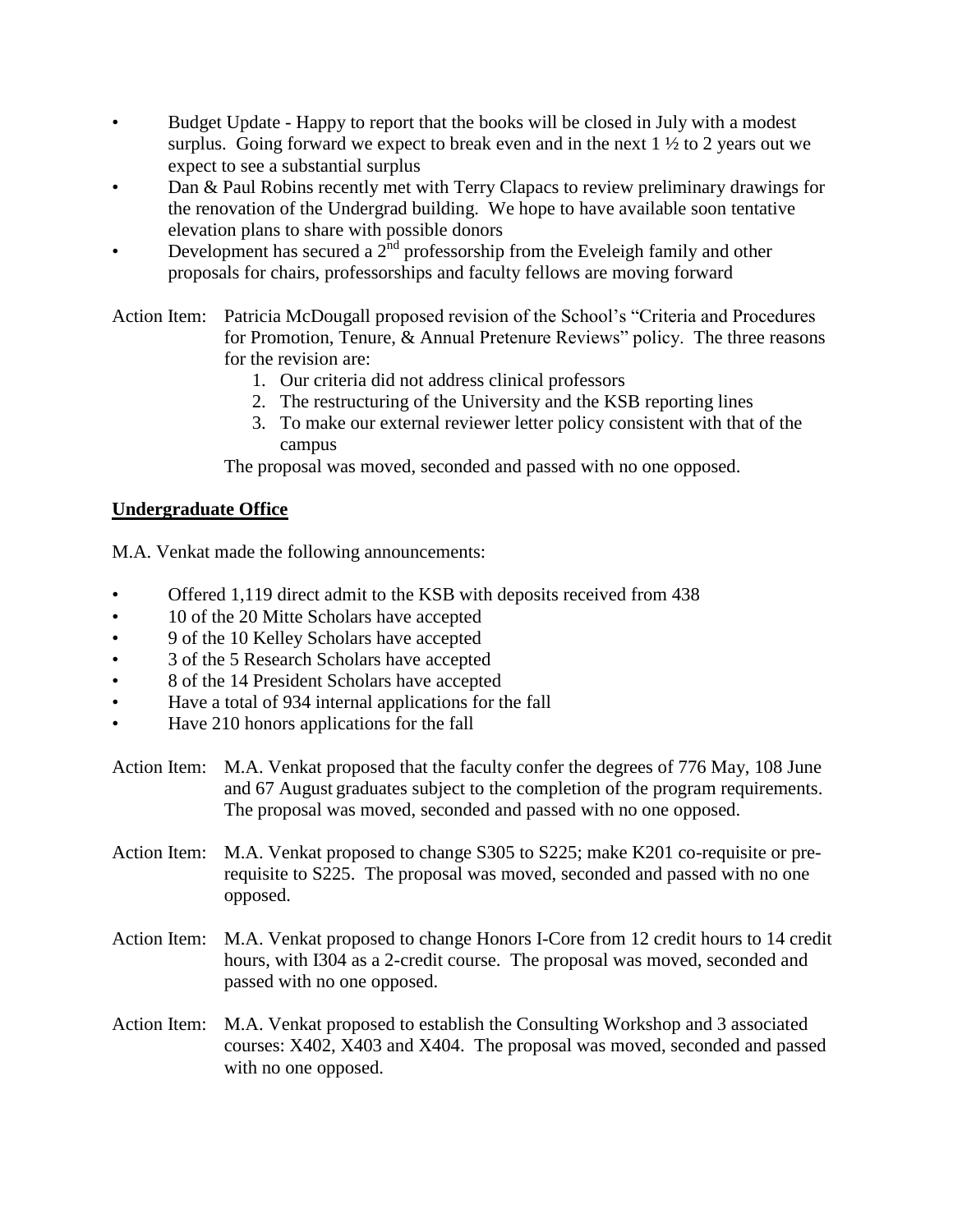#### **MBA Program**

- Action Item: Idie Kesner proposed that the faculty confer the degrees of 192 May and August graduates subject to the completion of the program requirements. The proposal was moved, seconded and passed with no one opposed.
- Action Item: Idie Kesner proposed to discontinue W574, Organizational Behavior and W506, Comparative Studies in Administration. The proposal was moved, seconded and passed with no one opposed.
- Action Item: Idie Kesner proposed the approval of two courses: a 1.5 credit course, W574, Corporate Entrepreneurship & Innovation and a 1.5 credit course, W506, Entrepreneurship: Leadership & Practice. The proposal was moved, seconded and passed with no one opposed.
- Action Item: Idie Kesner proposed the approval of revisions in the lists of requirements and electives for the Entrepreneurship & Corporate Innovation major and revisions in the lists of requirements and electives for the Entrepreneurship & Corporate Innovation minor. The proposal was moved, seconded and passed with no one opposed.
- Action Item: Idie Kesner proposed the approval of a certificate in Social entrepreneurship: Non-Profit & Public Benefit Organizations and for approval of course requirements for the certificate. The proposal was moved, seconded and passed with no one opposed.
- Action Item: Idie Kesner proposed the approval of a new 1.5 credit course, P520, Strategic Sourcing. The proposal was moved, seconded and passed with no one opposed.
- Action Item: Idie Kesner proposed to change the title of P506 from Logistics and Physical Distribution Management to Logistics and Distribution. The proposal was moved, seconded and passed with no one opposed.
- Action Item: Idie Kesner proposed the approval of a new 1.5 credit course, L561, Entrepreneurship Law Clinic Practicum. The proposed was moved, seconded and passed with no one opposed.
- Action Item: Idie Kesner proposed the approval of a new Information Systems Major; the approval of a new Information systems Minor in IT Governance & Risk Management and the approval of a new Information Systems Minor in IT-Driven Business Innovation. The proposal was moved, seconded and passed with no one opposed.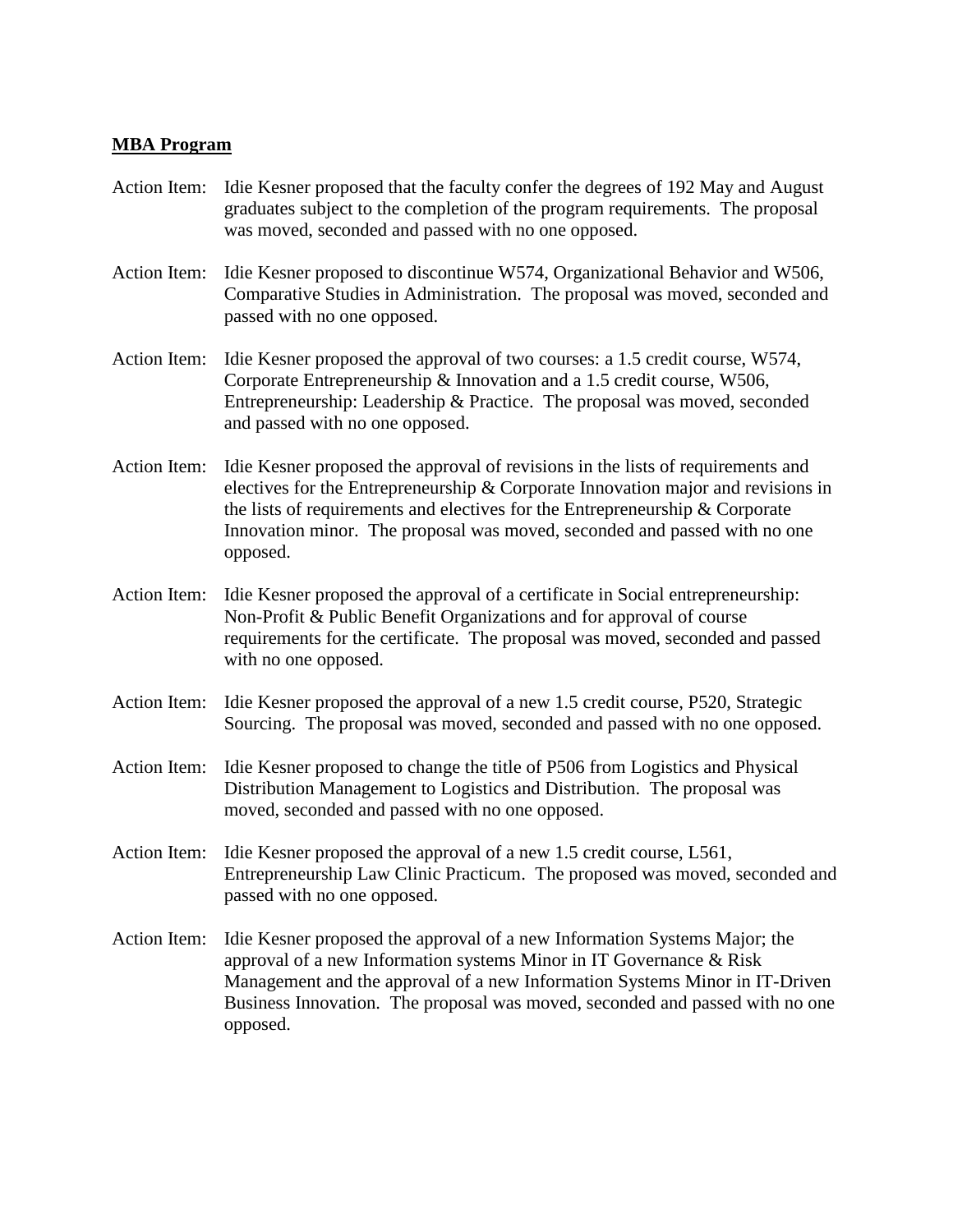- Action Item: Idie Kesner proposed the approval of a new Supply Chain & Operations Major; to change the title of the Operations Minor and adjust the requirements as specified:
	- a. change the title of the minor to Supply Chain & Operations Minor
	- b. Add P506 (Logistics and Distribution) to the list of elective courses
	- c. Add P520 (Strategic Sourcing) to the list of elective courses

d. Remove P510 (Service Operations) from the list of elective courses for the minor

The proposal was moved, seconded and passed with no one opposed although it is noted that Roger Schmenner was sadden that Service Operations is going away.

Dan Smith noted that this is Idie's last faculty meeting as MBA chair and thanked her for all she has done for the program….Jim Wahlen you be next!

### **SAGP Program**

- Action Item: Marty Donnelly proposed that the faculty confer the degrees of 68 MBA/a, 19 MPA and 29 MSIS graduates subject to the completion of the program requirements. The proposal was moved, seconded and passed with no one opposed.
- Action Item: Marty Donnelly proposed to change the X502 title from Assurance Academy to Assurance Learning Laboratory, effective with the Spring 2007 semester and to change the X526 title from Taxation academy to Taxation Learning Laboratory, effective with the Spring 2007 semester. The proposal was moved, seconded and passed with no one opposed.
- Action Item: Marty Donnelly proposed to change the S518 title from Managing Information Security & Policy to Managing Information Risk & Security, effective with the Fall 2006 semester and to change the S523 title from Designing & Managing Data Assets to Data Warehousing: Concepts & Management, effective with the Fall 2006 semester. The proposal was moved, seconded and passed with no one opposed.
- Action Item: Marty Donnelly proposed the approval of a new 1.5 credit course, S514 Introduction to IT General Controls, effective with the Fall 2006 semester. The proposal was moved, seconded and passed with no one opposed.

Dan Smith noted that this is David Greene's last faculty meeting as chair of the SAGP program and thanked him for all his work. Jamie Pratt will be the new interim chair of the Accounting Graduate Program.